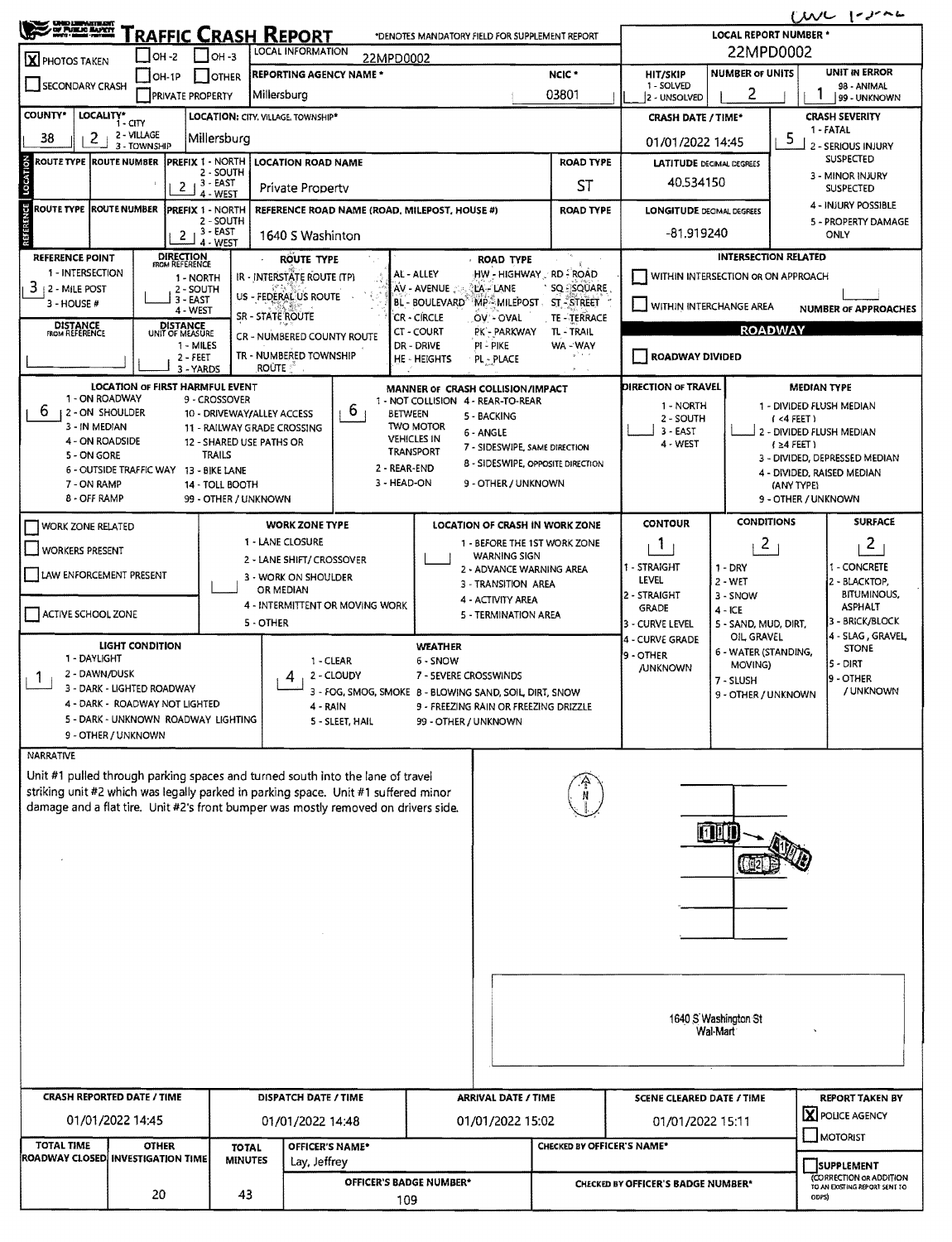|                            | <b>OHO DEMARRIDAT</b><br><b>OF PUBLIQ BUTEY</b>                                          |                                                                        | <b>LOCAL REPORT NUMBER</b> |                                                                               |                                                                     |                                                         |                                                      |                                                          |                |                                                         |  |  |  |  |
|----------------------------|------------------------------------------------------------------------------------------|------------------------------------------------------------------------|----------------------------|-------------------------------------------------------------------------------|---------------------------------------------------------------------|---------------------------------------------------------|------------------------------------------------------|----------------------------------------------------------|----------------|---------------------------------------------------------|--|--|--|--|
|                            | <b>NIT</b>                                                                               |                                                                        |                            |                                                                               |                                                                     |                                                         |                                                      | 22MPD0002                                                |                |                                                         |  |  |  |  |
| UNIT#                      | OWNER NAME: LAST, FIRST, MIDDLE (CI SAME AS DRIVER)                                      |                                                                        |                            |                                                                               |                                                                     |                                                         | OWNER PHONE:INCLUDE AREA CODE (E) SAME AS DRIVERY    | DAMAGE                                                   |                |                                                         |  |  |  |  |
|                            | MELLOR, TRAVIS, D<br>OWNER ADDRESS: STREET, CITY, STATE, ZIP ( E SAME AS DRIVER)         |                                                                        |                            |                                                                               |                                                                     | 330-276-0146                                            |                                                      | <b>DAMAGE SCALE</b><br>1 - NONE<br>3 - FUNCTIONAL DAMAGE |                |                                                         |  |  |  |  |
|                            | 295 ALLISON AVE, KILLBUCK, OH, 44637                                                     |                                                                        |                            |                                                                               |                                                                     |                                                         |                                                      | 3<br>2 - MINOR DAMAGE<br>4 - DISABLING DAMAGE            |                |                                                         |  |  |  |  |
|                            | <b>COMMERCIAL CARRIER: NAME, ADDRESS, CITY, STATE, ZIP</b>                               |                                                                        |                            |                                                                               |                                                                     |                                                         | COMMERCIAL CARRIER PHONE: INCLUDE AREA CODE          | 9 - UNKNOWN                                              |                |                                                         |  |  |  |  |
|                            |                                                                                          |                                                                        |                            |                                                                               |                                                                     |                                                         |                                                      | <b>DAMAGED AREA(S)</b><br>INDICATE ALL THAT APPLY        |                |                                                         |  |  |  |  |
|                            | LP STATE   LICENSE PLATE #                                                               |                                                                        |                            | <b>VEHICLE IDENTIFICATION #</b>                                               |                                                                     | <b>VEHICLE YEAR</b>                                     | <b>VEHICLE MAKE</b>                                  |                                                          |                |                                                         |  |  |  |  |
| OН<br><b>INSURANCE</b>     | HZE3538<br><b>INSURANCE COMPANY</b>                                                      |                                                                        |                            | 1GCEK19T04E216197<br><b>INSURANCE POLICY #</b>                                |                                                                     | 2004<br><b>COLOR</b>                                    | <b>CHEVROLET</b><br><b>VEHICLE MODEL</b>             |                                                          |                |                                                         |  |  |  |  |
| <b>X</b> IVERIFIED         | <b>PROGRESSIVE</b>                                                                       |                                                                        | 929647058                  |                                                                               |                                                                     | GLD                                                     | SILVERADO                                            |                                                          |                |                                                         |  |  |  |  |
|                            | <b>TYPE OF USE</b>                                                                       | IN EMERGENCY                                                           |                            | US DOT #                                                                      |                                                                     | <b>TOWED BY: COMPANY NAME</b>                           |                                                      |                                                          |                |                                                         |  |  |  |  |
| <b>COMMERCIAL</b>          | GOVERNMENT                                                                               | <b>RESPONSE</b>                                                        |                            | <b>VEHICLE WEIGHT GVWR/GCWR</b>                                               |                                                                     |                                                         | <b>HAZARDOUS MATERIAL</b>                            |                                                          |                |                                                         |  |  |  |  |
| <b>INTERLOCK</b><br>DEVICE | <b>HIT/SKIP UNIT</b>                                                                     | # OCCUPANTS                                                            |                            | $1 - 510K$ LBS.<br>2 - 10.001 - 26K LBS.                                      | MATERIAL<br><b>CLASS #</b><br><b>PLACARD ID#</b><br><b>RELEASED</b> |                                                         |                                                      |                                                          |                |                                                         |  |  |  |  |
| <b>EQUIPPED</b>            |                                                                                          |                                                                        |                            | $3 - 26K$ LBS.                                                                |                                                                     | PLACARD                                                 |                                                      |                                                          |                |                                                         |  |  |  |  |
|                            | 1 - PASSENGER CAR<br>2 - PASSENGER VAN                                                   | 6 - VAN (9-15 SEATS)<br>7 - MOTORCYCLE 2-WHEELED                       |                            | 12 - GOLF CART<br>13 - SNOWMOBILE                                             |                                                                     | 18 - LIMO (LIVERY VEHICLE)<br>19 - BUS (16+ PASSENGERS) | 23 - PEDESTRIAN/SKATER<br>24 - WHEELCHAIR (ANY TYPE) | 10                                                       |                |                                                         |  |  |  |  |
| 4                          | (MINIVAN)<br>UNIT TYPE 3 - SPORT UTILITY                                                 | 8 - MOTORCYCLE 3-WHEELED<br>9 - AUTOCYCLE                              |                            | 14 - SINGLE UNIT<br><b>TRUCK</b>                                              | 20 - OTHER VEHICLE                                                  |                                                         | 25 - OTHER NON-MOTORIST                              |                                                          |                |                                                         |  |  |  |  |
|                            | VEHICLE                                                                                  | 10 - MOPED OR MOTORIZED                                                |                            | 15 - SEMI-TRACTOR                                                             | 21 - HEAVY EQUIPMENT                                                | 22 - ANIMAL WITH RIDER OR                               | 26 - BICYCLE<br>27 - TRAIN                           |                                                          |                |                                                         |  |  |  |  |
|                            | 4 - PICK UP<br>S - CARGO VAN                                                             | <b>BICYCLE</b><br>11 - ALL TERRAIN VEHICLE                             |                            | 16 - FARM EQUIPMENT<br>17 - MOTORHOME                                         |                                                                     | ANIMAL-DRAWN VEHICLE                                    | 99 - UNKNOWN OR HIT/SKIP                             |                                                          |                |                                                         |  |  |  |  |
|                            | (ATV/UTV)<br># OF TRAILING UNITS                                                         |                                                                        |                            |                                                                               |                                                                     |                                                         |                                                      | 12                                                       |                | 12                                                      |  |  |  |  |
|                            | WAS VEHICLE OPERATING IN AUTONOMOUS                                                      |                                                                        |                            | 0 - NO AUTOMATION                                                             |                                                                     | 3 - CONDITIONAL AUTOMATION 9 - UNKNOWN                  |                                                      |                                                          |                |                                                         |  |  |  |  |
|                            | MODE WHEN CRASH OCCURRED?                                                                |                                                                        | O                          | 1 - DRIVER ASSISTANCE                                                         |                                                                     | 4 - HIGH AUTOMATION                                     |                                                      |                                                          |                | 10                                                      |  |  |  |  |
|                            | 1 - YES 2 - NO 9 - OTHER / UNKNOWN AUTONOMOUS 2 - PARTIAL AUTOMATION 5 - FULL AUTOMATION |                                                                        | MODE LEVEL                 |                                                                               |                                                                     |                                                         |                                                      |                                                          |                | я                                                       |  |  |  |  |
|                            | 1 - NONE                                                                                 | 6 - BUS - CHARTER/TOUR                                                 |                            | 11 - FIRE                                                                     | <b>16 - FARM</b>                                                    |                                                         | 21 - MAIL CARRIER                                    |                                                          |                |                                                         |  |  |  |  |
|                            | $2 - TAXI$<br>3 - ELECTRONIC RIDE                                                        | 7 - BUS - INTERCITY<br>8 - BUS - SHUTTLE                               |                            | 12 - MILITARY<br>13 - POLICE                                                  |                                                                     | 17 - MOWING<br>18 - SNOW REMOVAL                        | 99 - OTHER / UNKNOWN                                 |                                                          |                |                                                         |  |  |  |  |
| <b>SPECIAL</b>             | SHARING<br><b>FUNCTION 4 - SCHOOL TRANSPORT</b>                                          | 9 - BUS - OTHER                                                        |                            | 14 - PUBLIC UTILITY                                                           |                                                                     | 19 - TOWING                                             |                                                      |                                                          |                |                                                         |  |  |  |  |
|                            | 5 - BUS - TRANSIT/COMMUTER                                                               | 10 - AMBULANCE                                                         |                            | 15 - CONSTRUCTION EQUIP.                                                      |                                                                     | 20 - SAFETY SERVICE<br>PATROL                           |                                                      |                                                          | 12             | 12<br>12                                                |  |  |  |  |
| 1                          | 1 - NO CARGO BODY TYPE<br>/ NOT APPLICABLE                                               | 4 - LOGGING                                                            |                            | 7 - GRAIN/CHIPS/GRAVEL                                                        | <b>11 - DUMP</b>                                                    |                                                         | 99 - OTHER / UNKNOWN                                 |                                                          |                | 11 H                                                    |  |  |  |  |
| CARGO                      | $2 - BUS$                                                                                | S - INTERMODAL<br><b>CONTAINER CHASSIS</b>                             |                            | <b>B-POLE</b><br>9 - CARGO TANK                                               |                                                                     | 12 - CONCRETE MIXER<br>13 - AUTO TRANSPORTER            |                                                      |                                                          |                | ۰<br>1 T<br>9<br>9<br>в                                 |  |  |  |  |
| <b>BODY</b><br><b>TYPE</b> | 3 - VEHICLE TOWING<br>ANOTHER MOTOR VEHICLE                                              | 6 - CARGOVAN<br>/ENCLOSED BOX                                          |                            | 10 - FLAT BED                                                                 |                                                                     | 14 - GARBAGE/REFUSE                                     |                                                      |                                                          |                | İΘ                                                      |  |  |  |  |
|                            | 1 - TURN SIGNALS                                                                         | 4 - BRAKES                                                             |                            | 7 - WORN OR SLICK TIRES                                                       |                                                                     | 9 - MOTOR TROUBLE                                       | 99 - OTHER / UNKNOWN                                 |                                                          |                | ⊕                                                       |  |  |  |  |
| <b>VEHICLE</b>             | 2 - HEAD LAMPS<br>3 - TAIL LAMPS                                                         | S - STEERING<br>6 - TIRE BLOWOUT                                       |                            | 8 - TRAILER EQUIPMENT<br><b>DEFECTIVE</b>                                     |                                                                     | 10 - DISABLED FROM PRIOR<br><b>ACCIDENT</b>             |                                                      |                                                          |                |                                                         |  |  |  |  |
| <b>DEFECTS</b>             |                                                                                          |                                                                        |                            |                                                                               |                                                                     |                                                         |                                                      | L. NO DAMAGE [0]                                         |                | L.J. UNDERCARRIAGE [ 14 ]                               |  |  |  |  |
|                            | 1 - INTERSECTION -<br>MARKED CROSSWALK                                                   | 4 - MIDBLOCK -<br>MARKED CROSSWALK                                     |                            | 7 - SHOULDER/ROADSIDE<br>8 - SIDEWALK                                         |                                                                     | 10 - DRIVEWAY ACCESS<br>11 - SHARED USE PATHS           | 99 - OTHER / UNKNOWN                                 | $\Box$ - TOP [ 13 ]                                      |                | $\Box$ - ALL AREAS [ 15 ]                               |  |  |  |  |
| NON-<br>MOTORIST           | 2 - INTERSECTION -<br>UNMARKED CROSSWALK                                                 | 5 - TRAVEL LANE -<br>OTHER LOCATION                                    |                            | 9 - MEDIAN/CROSSING                                                           |                                                                     | OR TRAILS<br>12 - FIRST RESPONDER                       |                                                      | - UNIT NOT AT SCENE[16]                                  |                |                                                         |  |  |  |  |
| <b>LOCATION</b>            | 3 - INTERSECTION - OTHER                                                                 | 6 - SICYCLE LANE<br>1 - STRAIGHT AHEAD                                 |                            | <b>ISLAND</b><br>9 - LEAVING TRAFFIC                                          |                                                                     | AT INCIDENT SCENE<br>15 - WALKING, RUNNING,             | 21 - STANDING OUTSIDE                                |                                                          |                |                                                         |  |  |  |  |
|                            | 1 - NON-CONTACT<br>2 - NON-COLLISION                                                     | 2 - BACKING                                                            |                            | LANE                                                                          |                                                                     | JOGGING, PLAYING                                        | DISABLED VEHICLE                                     | 0 - NO DAMAGE                                            |                | <b>INITIAL POINT OF CONTACT</b><br>14 - UNDERCARRIAGE   |  |  |  |  |
| з                          | 5<br>3 - STRIKING                                                                        | 3 - CHANGING LANES<br>4 - OVERTAKING/PASSING                           |                            | 10 - PARKED<br>11 - SLOWING OR STOPPED                                        |                                                                     | 16 - WORKING<br>17 - PUSHING VEHICLE                    | 99 - OTHER / UNKNOWN                                 | 3.                                                       |                | 1-12 - REFER TO UNIT 15 - VEHICLE NOT AT SCENE          |  |  |  |  |
| <b>ACTION</b>              | 4 - STRUCK                                                                               | PRE-CRASH 5 - MAKING RIGHT TURN<br><b>ACTIONS 6 - MAKING LEFT TURN</b> |                            | IN TRAFFIC<br>12 - DRIVERLESS                                                 |                                                                     | 18 - APPROACHING OR<br>LEAVING VEHICLE                  |                                                      |                                                          | <b>DIAGRAM</b> | 99 - UNKNOWN                                            |  |  |  |  |
|                            | S - BOTH STRIKING<br>& STRUCK                                                            | 7 - MAKING U-TURN<br><b>8 - ENTERING TRAFFIC</b>                       |                            | 13 - NEGOTIATING A CURVE<br>14 - ENTERING OR CROSSING 20 - OTHER NON-MOTORIST |                                                                     | 19 - STANDING                                           |                                                      | 13 - TOP                                                 |                |                                                         |  |  |  |  |
|                            | 9 - OTHER / UNKNOWN                                                                      | LANE                                                                   |                            | SPECIFIED LOCATION                                                            |                                                                     |                                                         |                                                      |                                                          |                | TRAFFIC                                                 |  |  |  |  |
|                            | 1 - NONE<br>2 - FAILURE TO YIELD                                                         | /ACDA                                                                  |                            | 8 - FOLLOWING TOO CLOSE 13 - IMPROPER START FROM<br>A PARKED POSITION         |                                                                     | 18 - OPERATING DEFECTIVE<br><b>EQUIPMENT</b>            | 23 - OPENING DOOR INTO<br>ROADWAY                    | <b>TRAFFICWAY FLOW</b><br>1 - ONE-WAY                    |                | <b>TRAFFIC CONTROL</b><br>1 - ROUNDABOUT 4 - STOP SIGN  |  |  |  |  |
| 6                          | 3 - RAN RED LIGHT<br>4 - RAN STOP SIGN                                                   | 9 - IMPROPER LANE<br>CHANGE                                            |                            | 14 - STOPPED OR PARKED<br>ILLEGALLY                                           |                                                                     | 19 - LOAD SHIFTING<br>/FALLING/SPILLING                 | 99 - OTHER IMPROPER<br><b>ACTION</b>                 | 2 - TWO-WAY<br>2                                         | 6              | S - YIELD SIGN<br>2 - SIGNAL                            |  |  |  |  |
|                            | 5 - UNSAFE SPEED<br>CONTRIBUTING 6 - IMPROPER TURN                                       | 10 - IMPROPER PASSING<br>11 - DROVE OFF ROAD                           |                            | 1S - SWERVING TO AVOID<br>16 - WRONG WAY                                      |                                                                     | 20 - IMPROPER CROSSING<br>21 - LYING IN ROADWAY         |                                                      |                                                          |                | 3 - FLASHER<br>6 - NO CONTROL                           |  |  |  |  |
|                            | CIRCUMSTANCES <sub>7</sub> - LEFT OF CENTER                                              | 12 - IMPROPER BACKING                                                  |                            | 17 - VISION OBSTRUCTION                                                       |                                                                     | 22 - NOT DISCERNIBLE                                    |                                                      | # or THROUGH LANES<br>ON ROAD                            |                | <b>RAIL GRADE CROSSING</b>                              |  |  |  |  |
|                            | SEQUENCE OF EVENTS                                                                       |                                                                        |                            |                                                                               |                                                                     |                                                         |                                                      |                                                          |                | 1 - NOT INVLOVED<br>2 - INVOLVED-ACTIVE CROSSING        |  |  |  |  |
| 21                         | 1 - OVERTURN/ROLLOVER                                                                    | 7 - SEPARATION OF UNITS                                                |                            | --- EVENTS -<br>12 - DOWNHILL RUNAWAY                                         |                                                                     | 19 - ANIMAL -OTHER                                      | 23 - STRUCK BY FALLING,                              | 2                                                        |                | 3 - INVOLVED-PASSIVE CROSSING                           |  |  |  |  |
|                            | 2 - FIRE/EXPLOSION<br>3 - IMMERSION                                                      | <b>B - RAN OFF ROAD RIGHT</b><br>9 - RAN OFF ROAD LEFT                 |                            | 13 - OTHER NON-COLLISION 20 - MOTOR VEHICLE IN<br>14 - PEDESTRIAN             |                                                                     | TRANSPORT                                               | SHIFTING CARGO OR<br>ANYTHING SET IN                 |                                                          |                | UNIT / NON-MOTORIST DIRECTION                           |  |  |  |  |
| $\overline{2}$             | 4 - JACKKNIFE<br>S - CARGO / EQUIPMENT                                                   | 10 - CROSS MEDIAN<br>11 - CROSS CENTERLINE -                           |                            | 15 - PEDALCYCLE<br>16 - RAILWAY VEHICLE                                       |                                                                     | 21 - PARKED MOTOR<br><b>VEHICLE</b>                     | MOTION BY A MOTOR<br><b>VEHICLE</b>                  |                                                          |                | 1 - NORTH<br>S - NORTHEAST                              |  |  |  |  |
|                            | LOSS OR SHIFT                                                                            | <b>OPPOSITE DIRECTION</b><br>OF TRAVEL                                 |                            | 17 - ANIMAL - FARM                                                            |                                                                     | 22 - WORK ZONE<br><b>MAINTENANCE</b>                    | 24 - OTHER MOVABLE<br>OBJECT                         |                                                          |                | 2 - SOUTH<br>6 - NORTHWEST<br>3 - EAST<br>7 - SOUTHEAST |  |  |  |  |
| 3                          | <b>6 - EQUIPMENT FAILURE</b>                                                             |                                                                        |                            | 18 - ANIMAL - DEER                                                            |                                                                     | EQUIPMENT                                               |                                                      | - 4<br>FROM<br>TO∣                                       | -2             | 4 - WEST<br><b>B-SOUTHWEST</b><br>9 - OTHER / UNKNOWN   |  |  |  |  |
| 4                          | 25 - IMPACT ATTENUATOR                                                                   | الكسيفيك<br>31 - GUARDRAIL END                                         |                            | ____COLLISION.WITH FIXED.OBJECT. - STRUCK<br>38 - OVERHEAD SIGN POST          |                                                                     | 45 - EMBANKMENT                                         | S2 - BUILDING                                        |                                                          |                |                                                         |  |  |  |  |
|                            | / CRASH CUSHION<br>26 - BRIDGE OVERHEAD                                                  | 32 - PORTABLE BARRIER<br>33 - MEDIAN CABLE BARRIER                     |                            | 39 - LIGHT / LUMINARIES<br>SUPPORT                                            | 46 - FENCE                                                          | 47 - MAILBOX                                            | S3 - TUNNEL<br>54 - OTHER FIXED                      | UNIT SPEED                                               |                | DETECTED SPEED                                          |  |  |  |  |
| 5                          | <b>STRUCTURE</b><br>27 - BRIDGE PIER OR                                                  | 34 - MEDIAN GUARDRAIL<br>BARRIER                                       |                            | 40 - UTILITY POLE<br>41 - OTHER POST, POLE                                    | 48 - TREE                                                           | 49 - FIRE HYDRANT                                       | OBJECT<br>99 - OTHER / UNKNOWN                       | 10                                                       |                | 1 - STATED / ESTIMATED SPEED                            |  |  |  |  |
|                            | ABUTMENT<br>28 - 8RIDGE PARAPET                                                          | 35 - MEDIAN CONCRETE<br><b>BARRIER</b>                                 |                            | OR SUPPORT<br>42 - CULVERT                                                    |                                                                     | 50 - WORK ZONE<br>MAINTENANCE                           |                                                      |                                                          |                | 1<br>12 - CALCULATED / EDR                              |  |  |  |  |
|                            | 29 - BRIDGE RAIL<br>30 - GUARDRAIL FACE                                                  | 36 - MEDIAN OTHER BARRIER 43 - CURB<br>37 - TRAFFIC SIGN POST          |                            | 44 - DITCH                                                                    | S1 - WALL                                                           | <b>EQUIPMENT</b>                                        |                                                      | <b>POSTED SPEED</b>                                      |                | 3 - UNDETERMINED                                        |  |  |  |  |
|                            | <b>FIRST HARMFUL EVENT</b>                                                               |                                                                        |                            | <b>MOST HARMFUL EVENT</b>                                                     |                                                                     |                                                         |                                                      |                                                          |                |                                                         |  |  |  |  |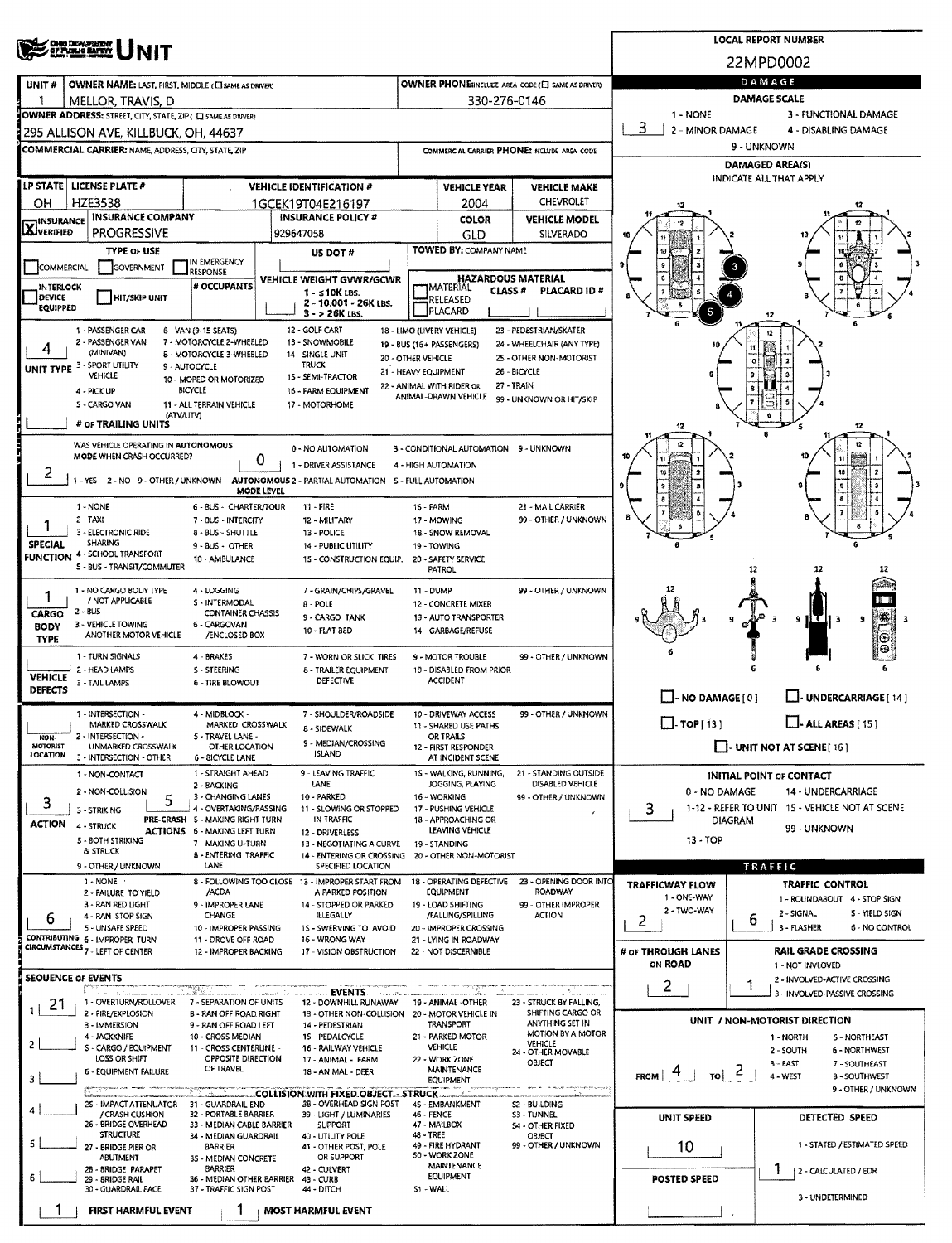|                                                                                                                             | <b>CHE DEPARTMENT</b><br>DF PLINJG MARKY                                                              |                                                               | <b>LOCAL REPORT NUMBER</b> |                                                                                |                      |                                                                     |                                                       |                                                                                        |                      |                                                               |  |  |  |  |
|-----------------------------------------------------------------------------------------------------------------------------|-------------------------------------------------------------------------------------------------------|---------------------------------------------------------------|----------------------------|--------------------------------------------------------------------------------|----------------------|---------------------------------------------------------------------|-------------------------------------------------------|----------------------------------------------------------------------------------------|----------------------|---------------------------------------------------------------|--|--|--|--|
|                                                                                                                             |                                                                                                       |                                                               |                            |                                                                                |                      |                                                                     |                                                       |                                                                                        |                      | 22MPD0002                                                     |  |  |  |  |
| UNIT#                                                                                                                       | OWNER NAME: LAST, FIRST, MIDDLE (EL SAME AS DRIVER)                                                   |                                                               |                            |                                                                                |                      |                                                                     | OWNER PHONE:INCLUDE AREA CODE (E) SAME AS DRIVER)     | DAMAGE                                                                                 |                      |                                                               |  |  |  |  |
| 2                                                                                                                           | NORRIS, JACK, A                                                                                       |                                                               |                            |                                                                                |                      | 330-390-0063                                                        |                                                       | <b>DAMAGE SCALE</b><br>1 - NONE<br>3 - FUNCTIONAL DAMAGE                               |                      |                                                               |  |  |  |  |
|                                                                                                                             | OWNER ADDRESS: STREET, CITY, STATE, ZIP ( C) SAME AS DRIVERY<br>211 TAYLOR ST, MILLERSBURG, OH, 44654 |                                                               |                            |                                                                                |                      |                                                                     |                                                       | 2<br>2 - MINOR DAMAGE                                                                  |                      | 4 - DISABLING DAMAGE                                          |  |  |  |  |
|                                                                                                                             | COMMERCIAL CARRIER: NAME, ADDRESS, CITY, STATE, ZIP                                                   |                                                               |                            |                                                                                |                      |                                                                     | COMMERCIAL CARRIER PHONE: INCLUDE AREA CODE           | 9 - UNKNOWN                                                                            |                      |                                                               |  |  |  |  |
|                                                                                                                             |                                                                                                       |                                                               |                            |                                                                                |                      |                                                                     |                                                       | <b>DAMAGED AREA(S)</b>                                                                 |                      |                                                               |  |  |  |  |
|                                                                                                                             | LP STATE   LICENSE PLATE #                                                                            |                                                               |                            | <b>VEHICLE IDENTIFICATION #</b>                                                |                      | <b>VEHICLE YEAR</b>                                                 | <b>VEHICLE MAKE</b>                                   | INDICATE ALL THAT APPLY                                                                |                      |                                                               |  |  |  |  |
| OН                                                                                                                          | <b>JOH4375</b>                                                                                        |                                                               |                            | JM1BK32F981800717                                                              |                      | 2008                                                                | MAZDA                                                 |                                                                                        |                      |                                                               |  |  |  |  |
| <b>X</b> INSURANCE                                                                                                          | <b>INSURANCE COMPANY</b><br><b>HABRUNS</b>                                                            |                                                               |                            | <b>INSURANCE POLICY #</b><br>5163954000                                        |                      | <b>COLOR</b><br>GLD                                                 | <b>VEHICLE MODEL</b><br>MAZDA3                        |                                                                                        |                      |                                                               |  |  |  |  |
|                                                                                                                             | <b>TYPE OF USE</b>                                                                                    |                                                               |                            | US DOT #                                                                       |                      | TOWED BY: COMPANY NAME                                              |                                                       |                                                                                        |                      |                                                               |  |  |  |  |
| COMMERCIAL                                                                                                                  | <b>GOVERNMENT</b>                                                                                     | IN EMERGENCY<br><b>LESPONSE</b>                               |                            |                                                                                |                      |                                                                     |                                                       |                                                                                        |                      |                                                               |  |  |  |  |
| <b>INTERLOCK</b><br><b>DEVICE</b>                                                                                           | HIT/SKIP UNIT                                                                                         | # OCCUPANTS                                                   |                            | VEHICLE WEIGHT GVWR/GCWR<br>$1 -$ s 10K LBS.                                   |                      | <b>HAZARDOUS MATERIAL</b><br><b>IMATERIAL</b><br>CLASS <sup>#</sup> | <b>PLACARD ID#</b>                                    |                                                                                        |                      |                                                               |  |  |  |  |
| <b>EQUIPPED</b>                                                                                                             |                                                                                                       |                                                               |                            | 2 - 10.001 - 26K LBS.<br>$3 - 26K$ LBS.                                        |                      | RELEASED<br>PLACARD                                                 |                                                       |                                                                                        |                      | 12                                                            |  |  |  |  |
|                                                                                                                             | 1 - PASSENGER CAR                                                                                     | 6 - VAN (9-15 SEATS)                                          |                            | 12 - GOLF CART                                                                 |                      | 18 - LIMO (LIVERY VEHICLE)                                          | 23 - PEDESTRIAN/SKATER                                |                                                                                        |                      | 12                                                            |  |  |  |  |
|                                                                                                                             | 2 - PASSENGER VAN<br>(MINIVAN)                                                                        | 7 - MOTORCYCLE 2-WHEELED<br>8 - MOTORCYCLE 3-WHEELED          |                            | 13 - SNOWMO8ILE<br>14 - SINGLE UNIT                                            | 20 - OTHER VEHICLE   | 19 - BUS (16+ PASSENGERS)                                           | 24 - WHEELCHAIR (ANY TYPE)<br>2S - OTHER NON-MOTORIST |                                                                                        | 11                   |                                                               |  |  |  |  |
|                                                                                                                             | UNIT TYPE 3 - SPORT UTILITY<br>VEHICLE                                                                | 9 - AUTOCYCLE<br>10 - MOPED OR MOTORIZED                      |                            | <b>TRUCK</b><br>15 - SEMI-TRACTOR                                              | 21 - HEAVY EQUIPMENT |                                                                     | 26 - BICYCLE                                          |                                                                                        | 10                   |                                                               |  |  |  |  |
|                                                                                                                             | 4 - PICK UP                                                                                           | <b>BICYCLE</b>                                                |                            | 16 - FARM EQUIPMENT                                                            |                      | 22 - ANIMAL WITH RIDER OR<br>ANIMAL-DRAWN VEHICLE                   | 27 - TRAIN<br>99 - UNKNOWN OR HIT/SKIP                |                                                                                        |                      |                                                               |  |  |  |  |
|                                                                                                                             | 5 - CARGO VAN                                                                                         | 11 - ALL TERRAIN VEHICLE<br>(ATV/UTV)                         |                            | 17 - MOTORHOME                                                                 |                      |                                                                     |                                                       |                                                                                        |                      |                                                               |  |  |  |  |
|                                                                                                                             | # OF TRAILING UNITS                                                                                   |                                                               |                            |                                                                                |                      |                                                                     |                                                       |                                                                                        |                      | 12                                                            |  |  |  |  |
|                                                                                                                             | WAS VEHICLE OPERATING IN AUTONOMOUS<br>MODE WHEN CRASH OCCURRED?                                      |                                                               | 0                          | 0 - NO AUTOMATION                                                              |                      | 3 - CONDITIONAL AUTOMATION 9 - UNKNOWN                              |                                                       |                                                                                        |                      | 12                                                            |  |  |  |  |
| 2                                                                                                                           | 1 - YES 2 - NO 9 - OTHER / UNKNOWN                                                                    |                                                               |                            | 1 - DRIVER ASSISTANCE<br>AUTONOMOUS 2 - PARTIAL AUTOMATION 5 - FULL AUTOMATION |                      | 4 - HIGH AUTOMATION                                                 |                                                       |                                                                                        |                      |                                                               |  |  |  |  |
|                                                                                                                             |                                                                                                       |                                                               | MODE LEVEL                 |                                                                                |                      |                                                                     |                                                       |                                                                                        |                      |                                                               |  |  |  |  |
|                                                                                                                             | 1 - NONE<br>$2 - TAXI$                                                                                | 6 - BUS - CHARTER/TOUR<br>7 - BUS - INTERCITY                 |                            | 11 - FIRE<br>12 - MILITARY                                                     | 16 - FARM            | 17 - MOWING                                                         | 21 - MAIL CARRIER<br>99 - OTHER / UNKNOWN             |                                                                                        |                      |                                                               |  |  |  |  |
|                                                                                                                             | 3 - ELECTRONIC RIDE                                                                                   | 8 - 8US - SHUTTLE                                             |                            | 13 - POLICE                                                                    |                      | 18 - SNOW REMOVAL                                                   |                                                       |                                                                                        |                      |                                                               |  |  |  |  |
| <b>SPECIAL</b>                                                                                                              | SHARING<br><b>FUNCTION 4 - SCHOOL TRANSPORT</b>                                                       | 9 - BUS - OTHER<br>10 - AMBULANCE                             |                            | 14 - PUBLIC UTILITY<br>15 - CONSTRUCTION EQUIP.                                |                      | 19 - TOWING<br>20 - SAFETY SERVICE                                  |                                                       |                                                                                        |                      |                                                               |  |  |  |  |
|                                                                                                                             | 5 - BUS - TRANSIT/COMMUTER                                                                            |                                                               |                            |                                                                                |                      | PATROL                                                              |                                                       |                                                                                        | 12                   | 12<br>12                                                      |  |  |  |  |
| 1                                                                                                                           | 1 - NO CARGO 8ODY TYPE<br>/ NOT APPLICABLE                                                            | 4 - LOGGING                                                   |                            | 7 - GRAIN/CHIPS/GRAVEL                                                         | 11 - DUMP            |                                                                     | 99 - OTHER / UNKNOWN                                  |                                                                                        |                      |                                                               |  |  |  |  |
| 5 - INTERMODAL<br>8 - POLE<br>2 - BUS<br>CARGO<br><b>CONTAINER CHASSIS</b><br>9 - CARGO TANK                                |                                                                                                       |                                                               |                            |                                                                                |                      | 12 - CONCRETE MIXER<br>13 - AUTO TRANSPORTER                        |                                                       |                                                                                        |                      | 湯<br>9<br>9<br>11 T<br>-3                                     |  |  |  |  |
| 3 - VEHICLE TOWING<br>6 - CARGOVAN<br><b>BODY</b><br>10 - FLAT BED<br>ANOTHER MOTOR VEHICLE<br>/ENCLOSED BOX<br><b>TYPE</b> |                                                                                                       |                                                               |                            |                                                                                |                      | 14 - GARBAGE/REFUSE                                                 |                                                       |                                                                                        |                      | Θ                                                             |  |  |  |  |
|                                                                                                                             | 1 - TURN SIGNALS                                                                                      | 4 - BRAKES                                                    |                            | 7 - WORN OR SLICK TIRES                                                        |                      | 9 - MOTOR TROUBLE                                                   | 99 - OTHER / UNKNOWN                                  |                                                                                        |                      |                                                               |  |  |  |  |
| <b>VEHICLE</b>                                                                                                              | 2 - HEAD LAMPS<br>3 - TAIL LAMPS                                                                      | 5 - STEERING<br><b>6 - TIRE BLOWOUT</b>                       |                            | 8 - TRAILER EQUIPMENT<br>DEFECTIVE                                             |                      | 10 - DISABLED FROM PRIOR<br><b>ACCIDENT</b>                         |                                                       |                                                                                        |                      |                                                               |  |  |  |  |
| <b>DEFECTS</b>                                                                                                              |                                                                                                       |                                                               |                            |                                                                                |                      |                                                                     |                                                       | $\Box$ - NO DAMAGE[0]                                                                  |                      | LI-UNDERCARRIAGE [14]                                         |  |  |  |  |
|                                                                                                                             | 1 - INTERSECTION -<br><b>MARKED CROSSWALK</b>                                                         | 4 - MIDBLOCK -<br>MARKED CROSSWALK                            |                            | 7 - SHOULDER/ROADSIDE                                                          |                      | 10 - DRIVEWAY ACCESS<br>11 - SHARED USE PATHS                       | 99 - OTHER / UNKNOWN                                  | $\Box$ - TOP [ 13 ]<br>$\Box$ - ALL AREAS [ 15 ]                                       |                      |                                                               |  |  |  |  |
| NON-<br><b>MOTORIST</b>                                                                                                     | 2 - INTERSECTION -<br>UNMARKED CROSSWALK                                                              | S - TRAVEL LANE -                                             |                            | 8 - SIDEWALK<br>9 - MEDIAN/CROSSING                                            |                      | <b>OR TRAILS</b>                                                    |                                                       | $\Box$ - UNIT NOT AT SCENE [16]                                                        |                      |                                                               |  |  |  |  |
| <b>LOCATION</b>                                                                                                             | 3 - INTERSECTION - OTHER                                                                              | OTHER LOCATION<br><b>6 - BICYCLE LANE</b>                     |                            | <b>ISLAND</b>                                                                  |                      | 12 - FIRST RESPONDER<br>AT INCIDENT SCENE                           |                                                       |                                                                                        |                      |                                                               |  |  |  |  |
|                                                                                                                             | 1 - NON-CONTACT                                                                                       | 1 - STRAIGHT AHEAD<br>2 - BACKING                             |                            | 9 - LEAVING TRAFFIC<br>LANE                                                    |                      | 15 - WALKING, RUNNING,<br>JOGGING, PLAYING                          | 21 - STANDING OUTSIDE<br>DISABLED VEHICLE             |                                                                                        |                      | <b>INITIAL POINT OF CONTACT</b>                               |  |  |  |  |
| 4                                                                                                                           | 2 - NON-COLLISION<br>10                                                                               | 3 - CHANGING LANES<br>4 - OVERTAKING/PASSING                  |                            | 10 - PARKED                                                                    |                      | 16 - WORKING                                                        | 99 - OTHER / UNKNOWN                                  | 0 - NO DAMAGE                                                                          |                      | 14 - UNDERCARRIAGE                                            |  |  |  |  |
| <b>ACTION</b>                                                                                                               | 3 - STRIKING<br>4 - STRUCK                                                                            | PRE-CRASH 5 - MAKING RIGHT TURN                               |                            | 11 - SLOWING OR STOPPED<br>IN TRAFFIC                                          |                      | 17 - PUSHING VEHICLE<br>18 - APPROACHING OR                         |                                                       | 1-12 - REFER TO UNIT 15 - VEHICLE NOT AT SCENE<br>11<br><b>DIAGRAM</b><br>99 - UNKNOWN |                      |                                                               |  |  |  |  |
|                                                                                                                             | 5 - BOTH STRIKING                                                                                     | <b>ACTIONS 6 - MAKING LEFT TURN</b><br>7 - MAKING U-TURN      |                            | 12 - DRIVERLESS<br>13 - NEGOTIATING A CURVE                                    |                      | LEAVING VEHICLE<br>19 - STANDING                                    |                                                       | 13 - TOP                                                                               |                      |                                                               |  |  |  |  |
|                                                                                                                             | & STRUCK<br>9 - OTHER / UNKNOWN                                                                       | 8 - ENTERING TRAFFIC<br>LANE                                  |                            | 14 - ENTERING OR CROSSING<br>SPECIFIED LOCATION                                |                      | 20 - OTHER NON-MOTORIST                                             |                                                       |                                                                                        |                      | TRAFFIC                                                       |  |  |  |  |
|                                                                                                                             | 1 - NONE                                                                                              |                                                               |                            | 8 - FOLLOWING TOO CLOSE 13 - IMPROPER START FROM                               |                      |                                                                     | 18 - OPERATING DEFECTIVE 23 - OPENING DOOR INTO       | <b>TRAFFICWAY FLOW</b>                                                                 |                      | <b>TRAFFIC CONTROL</b>                                        |  |  |  |  |
|                                                                                                                             | 2 - FAILURE TO YIELD<br>3 - RAN RED LIGHT                                                             | /ACDA<br>9 - IMPROPER LANE                                    |                            | A PARKED POSITION<br>14 - STOPPED OR PARKED                                    |                      | EQUIPMENT<br>19 - LOAD SHIFTING                                     | <b>ROADWAY</b><br>99 - OTHER IMPROPER                 | 1 - ONE-WAY                                                                            |                      | 1 - ROUNDABOUT 4 - STOP SIGN                                  |  |  |  |  |
|                                                                                                                             | 4 - RAN STOP SIGN<br>5 - UNSAFE SPEED                                                                 | CHANGE                                                        |                            | <b>ILLEGALLY</b>                                                               |                      | /FALUNG/SPILLING                                                    | <b>ACTION</b>                                         | 2 - TWO-WAY<br>2                                                                       | b                    | 2 - SIGNAL<br>5 - YIELD SIGN<br>3 - FLASHER<br>6 - NO CONTROL |  |  |  |  |
|                                                                                                                             | CONTRIBUTING 6 - IMPROPER TURN                                                                        | 10 - IMPROPER PASSING<br>11 - DROVE OFF ROAD                  |                            | 15 - SWERVING TO AVOID<br>16 - WRONG WAY                                       |                      | 20 - IMPROPER CROSSING<br>21 - LYING IN ROADWAY                     |                                                       |                                                                                        |                      |                                                               |  |  |  |  |
|                                                                                                                             | CIRCUMSTANCES <sub>7</sub> - LEFT OF CENTER                                                           | 12 - IMPROPER BACKING                                         |                            | 17 - VISION OBSTRUCTION                                                        |                      | 22 - NOT DISCERNIBLE                                                |                                                       | # OF THROUGH LANES<br>ON ROAD                                                          |                      | <b>RAIL GRADE CROSSING</b><br>1 - NOT INVLOVED                |  |  |  |  |
| SEQUENCE OF EVENTS                                                                                                          |                                                                                                       |                                                               |                            |                                                                                |                      |                                                                     |                                                       | $\mathbf{2}$                                                                           | 1                    | 2 - INVOLVED-ACTIVE CROSSING                                  |  |  |  |  |
| -20<br>$\mathbf{1}$                                                                                                         | <u> La della Communicación de la dela computación de la dela de la dec</u><br>1 - OVERTURN/ROLLOVER   | 7 - SEPARATION OF UNITS                                       |                            | EVENTS <b>And A</b><br>12 - DOWNHILL RUNAWAY                                   |                      | .<br>- كىللىشتارلىرىغان ب<br>19 - ANIMAL -OTHER                     | 23 - STRUCK BY FALLING,                               |                                                                                        |                      | 3 - INVOLVED-PASSIVE CROSSING                                 |  |  |  |  |
|                                                                                                                             | 2 - FIRE/EXPLOSION<br>3 - IMMERSION                                                                   | 8 - RAN OFF ROAD RIGHT<br>9 - RAN OFF ROAD LEFT               |                            | 13 - OTHER NON-COLLISION 20 - MOTOR VEHICLE IN<br>14 - PEDESTRIAN              |                      | <b>TRANSPORT</b>                                                    | SHIFTING CARGO OR<br>ANYTHING SET IN                  |                                                                                        |                      | UNIT / NON-MOTORIST DIRECTION                                 |  |  |  |  |
| $\overline{2}$                                                                                                              | 4 - JACKKNIFE<br>5 - CARGO / EQUIPMENT                                                                | 10 - CROSS MEDIAN<br>11 - CROSS CENTERLINE -                  |                            | 15 - PEDALCYCLE<br>16 - RAILWAY VEHICLE                                        |                      | 21 - PARKED MOTOR<br><b>VEHICLE</b>                                 | MOTION BY A MOTOR<br><b>VEHICLE</b>                   |                                                                                        |                      | 1 - NORTH<br>5 - NORTHEAST                                    |  |  |  |  |
|                                                                                                                             | LOSS OR SHIFT                                                                                         | OPPOSITE DIRECTION<br>OF TRAVEL                               |                            | 17 - ANIMAL - FARM                                                             |                      | 22 - WORK ZONE<br><b>MAINTENANCE</b>                                | 24 - OTHER MOVABLE<br><b>OBJECT</b>                   |                                                                                        |                      | 2 - SOUTH<br>6 - NORTHWEST<br>3 - EAST<br>7 - SOUTHEAST       |  |  |  |  |
| з                                                                                                                           | 6 - EQUIPMENT FAILURE                                                                                 |                                                               |                            | 18 - ANIMAL - DEER                                                             |                      | EQUIPMENT                                                           |                                                       | τo∣<br><b>FROM</b>                                                                     | ು                    | 4 - WEST<br>8 - SOUTHWEST<br>9 - OTHER / UNKNOWN              |  |  |  |  |
| 4                                                                                                                           | alakater na una lain lain lihat 1942 lain.<br>25 - IMPACT ATTENUATOR 31 - GUARDRAIL END               |                                                               |                            | COLLISION WITH FIXED OBJECT - STRUCK<br>38 - OVERHEAD SIGN POST                |                      | 45 - EMBANKMENT                                                     | ಂದು ಇವರು.<br>52 - BUILDING                            |                                                                                        |                      |                                                               |  |  |  |  |
|                                                                                                                             | / CRASH CUSHION<br>26 - BRIDGE OVERHEAD                                                               | 32 - PORTABLE BARRIER<br>33 - MEDIAN CABLE BARRIER            |                            | 39 - LIGHT / LUMINARIES<br>SUPPORT                                             | 46 - FENCE           | 47 - MAILBOX                                                        | S3 - TUNNEL<br>54 - OTHER FIXED                       | UNIT SPEED                                                                             |                      | DETECTED SPEED                                                |  |  |  |  |
| 5                                                                                                                           | <b>STRUCTURE</b><br>27 - BRIDGE PIER OR                                                               | 34 - MEDIAN GUARDRAIL<br><b>BARRIER</b>                       |                            | 40 - UTILITY POLE<br>41 - OTHER POST, POLE                                     | 48 - TREE            | 49 - FIRE HYDRANT                                                   | OBJECT<br>99 - OTHER / UNKNOWN                        |                                                                                        |                      | 1 - STATED / ESTIMATED SPEED                                  |  |  |  |  |
|                                                                                                                             | ABUTMENT<br>28 - BRIDGE PARAPET                                                                       | 35 - MEDIAN CONCRETE<br><b>BARRIER</b>                        |                            | OR SUPPORT<br>42 - CULVERT                                                     |                      | 50 - WORK ZONE<br><b>MAINTENANCE</b>                                |                                                       |                                                                                        |                      |                                                               |  |  |  |  |
| 6                                                                                                                           | 29 - BRIDGE RAIL<br>30 - GUARDRAIL FACE                                                               | 36 - MEDIAN OTHER BARRIER 43 - CURB<br>37 - TRAFFIC SIGN POST |                            | 44 - DITCH                                                                     | 51 - WALL            | <b>EQUIPMENT</b>                                                    |                                                       | <b>POSTED SPEED</b>                                                                    | 2 - CALCULATED / EDR |                                                               |  |  |  |  |
|                                                                                                                             | <b>FIRST HARMFUL EVENT</b>                                                                            |                                                               |                            | <b>MOST HARMFUL EVENT</b>                                                      |                      |                                                                     |                                                       |                                                                                        |                      | 3 - UNDETERMINED                                              |  |  |  |  |
|                                                                                                                             |                                                                                                       |                                                               |                            |                                                                                |                      |                                                                     |                                                       |                                                                                        |                      |                                                               |  |  |  |  |